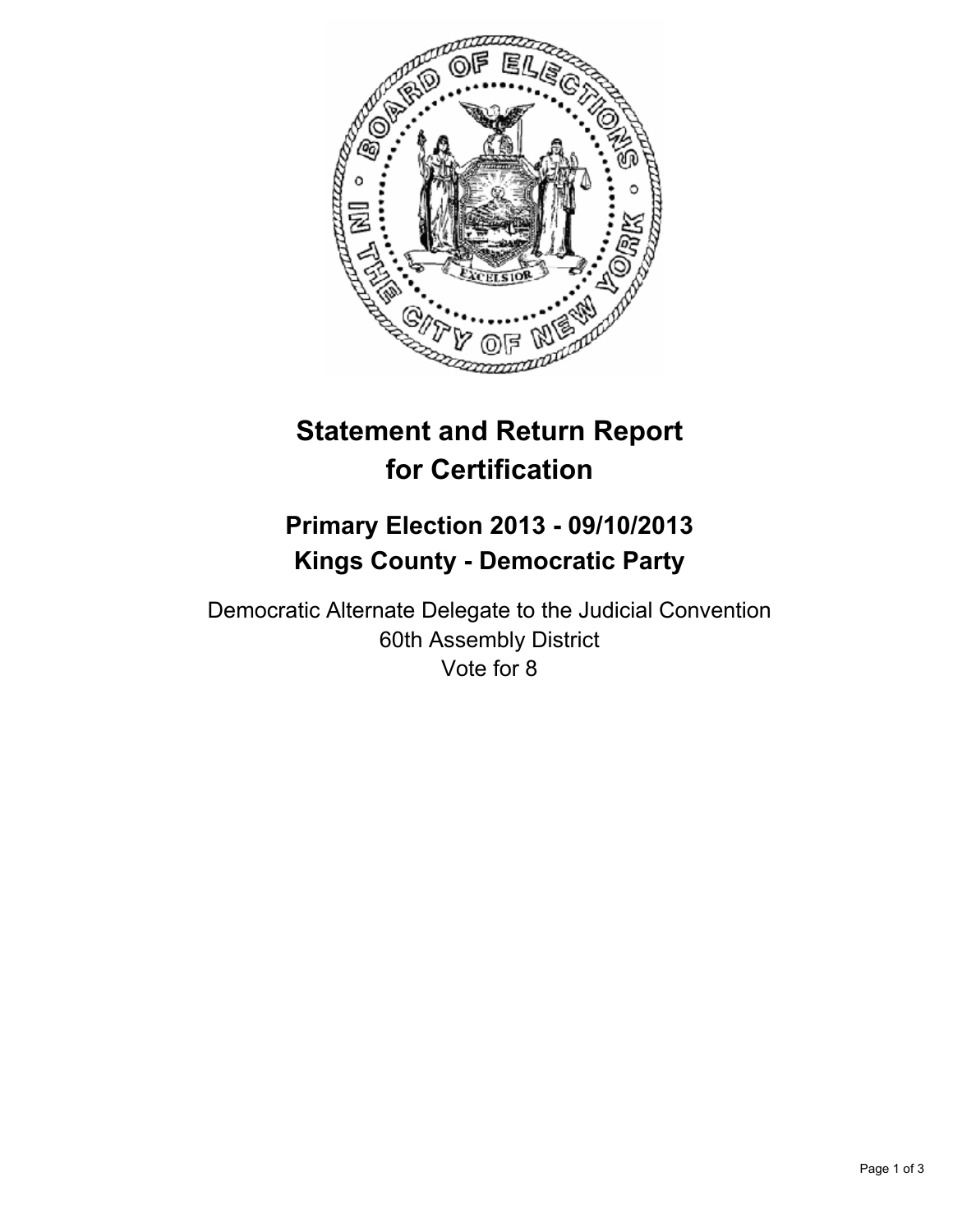

## **Assembly District 60**

| <b>EMERGENCY</b>     | 89  |
|----------------------|-----|
| ABSENTEE/MILITARY    | 137 |
| FEDERAL              | 0   |
| SPECIAL PRESIDENTIAL |     |
| AFFIDAVIT            | 156 |